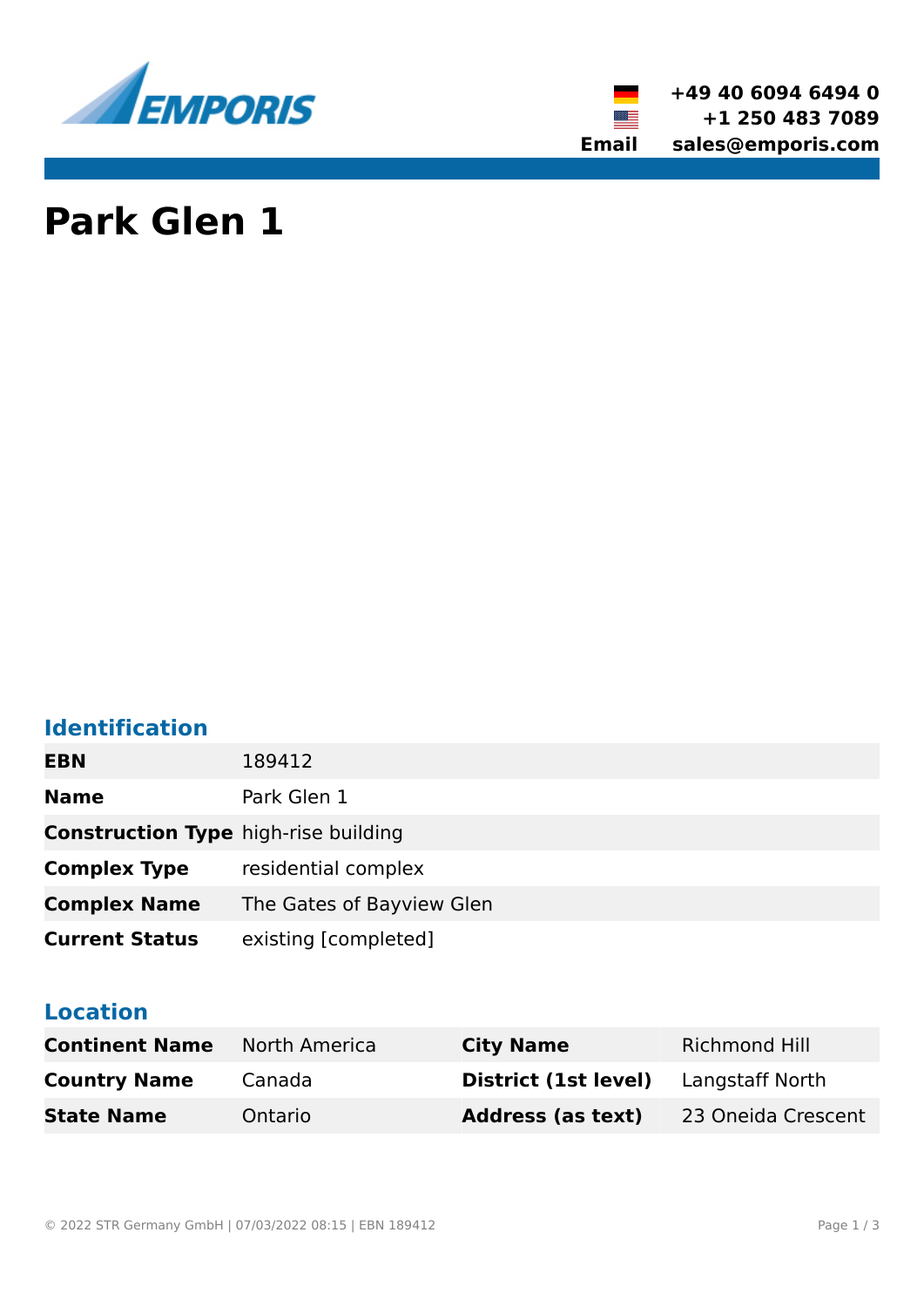| FMPORIS                               |                         |                                | <b>Park Glen 1</b>  |
|---------------------------------------|-------------------------|--------------------------------|---------------------|
| <b>Metro Area Name</b> Toronto Census | Metropolitan Area       | <b>Main Address</b>            | 23 Oneida Crescent  |
| <b>Description</b>                    |                         |                                |                     |
| <b>Main Usage</b>                     | residential condominium |                                |                     |
|                                       |                         |                                |                     |
| <b>Spatial dimensions</b>             |                         |                                |                     |
| <b>Height (estimated)</b>             |                         | 162.56 ft  Floors (overground) | 14                  |
|                                       |                         |                                |                     |
| <b>Years and costs</b>                |                         |                                |                     |
| <b>Year (construction</b><br>end)     |                         |                                | 2006                |
|                                       |                         |                                |                     |
| <b>Involved companies</b>             |                         |                                |                     |
| <b>Developer</b>                      | Buy full PDF            | <b>Property Management</b>     | <b>Buy full PDF</b> |

## **Need additional information? Contact us now!**

| 'Phone       | +49 40 6094 6494 0 |
|--------------|--------------------|
| <b>Phone</b> | +1 250 483 7089    |
| Email        | sales@emporis.com  |

Hamburg 09:00 am - 07:00 pm<br>New York 03:00 am - 01:00 pm New York 03:00 am - 01:00 pm<br>Tokyo 04:00 pm - 02:00 am 04:00 pm - 02:00 am